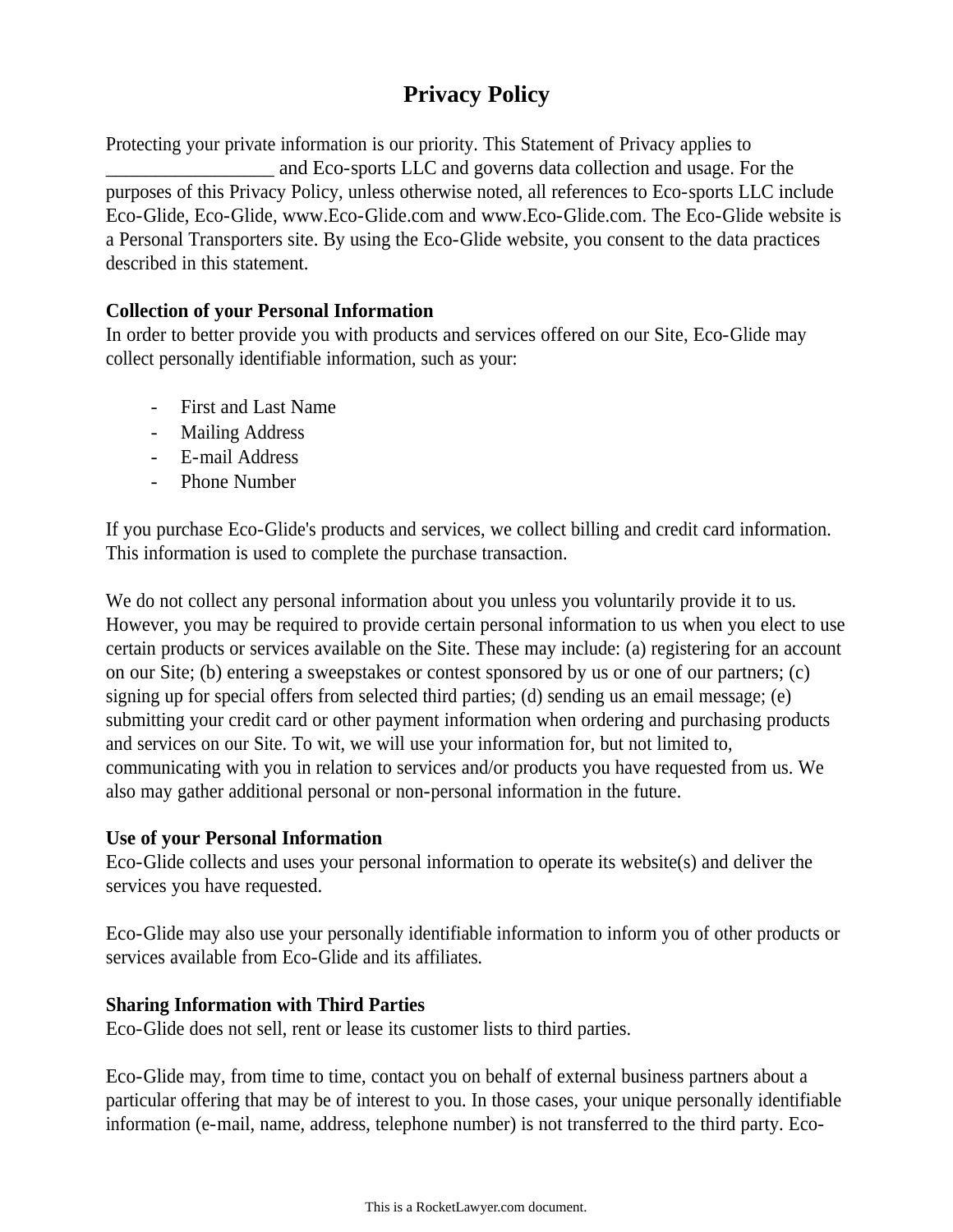Glide may share data with trusted partners to help perform statistical analysis, send you email or postal mail, provide customer support, or arrange for deliveries. All such third parties are prohibited from using your personal information except to provide these services to Eco-Glide, and they are required to maintain the confidentiality of your information.

Eco-Glide may disclose your personal information, without notice, if required to do so by law or in the good faith belief that such action is necessary to: (a) conform to the edicts of the law or comply with legal process served on Eco-Glide or the site; (b) protect and defend the rights or property of Eco-Glide; and/or (c) act under exigent circumstances to protect the personal safety of users of Eco-Glide, or the public.

## **Tracking User Behavior**

Eco-Glide may keep track of the websites and pages our users visit within Eco-Glide, in order to determine what Eco-Glide services are the most popular. This data is used to deliver customized content and advertising within Eco-Glide to customers whose behavior indicates that they are interested in a particular subject area.

# **Automatically Collected Information**

Information about your computer hardware and software may be automatically collected by Eco-Glide. This information can include: your IP address, browser type, domain names, access times and referring website addresses. This information is used for the operation of the service, to maintain quality of the service, and to provide general statistics regarding use of the Eco-Glide website.

## **Use of Cookies**

The Eco-Glide website may use "cookies" to help you personalize your online experience. A cookie is a text file that is placed on your hard disk by a web page server. Cookies cannot be used to run programs or deliver viruses to your computer. Cookies are uniquely assigned to you, and can only be read by a web server in the domain that issued the cookie to you.

One of the primary purposes of cookies is to provide a convenience feature to save you time. The purpose of a cookie is to tell the Web server that you have returned to a specific page. For example, if you personalize Eco-Glide pages, or register with Eco-Glide site or services, a cookie helps Eco-Glide to recall your specific information on subsequent visits. This simplifies the process of recording your personal information, such as billing addresses, shipping addresses, and so on. When you return to the same Eco-Glide website, the information you previously provided can be retrieved, so you can easily use the Eco-Glide features that you customized.

You have the ability to accept or decline cookies. Most Web browsers automatically accept cookies, but you can usually modify your browser setting to decline cookies if you prefer. If you choose to decline cookies, you may not be able to fully experience the interactive features of the Eco-Glide services or websites you visit.

## **Links**

This website contains links to other sites. Please be aware that we are not responsible for the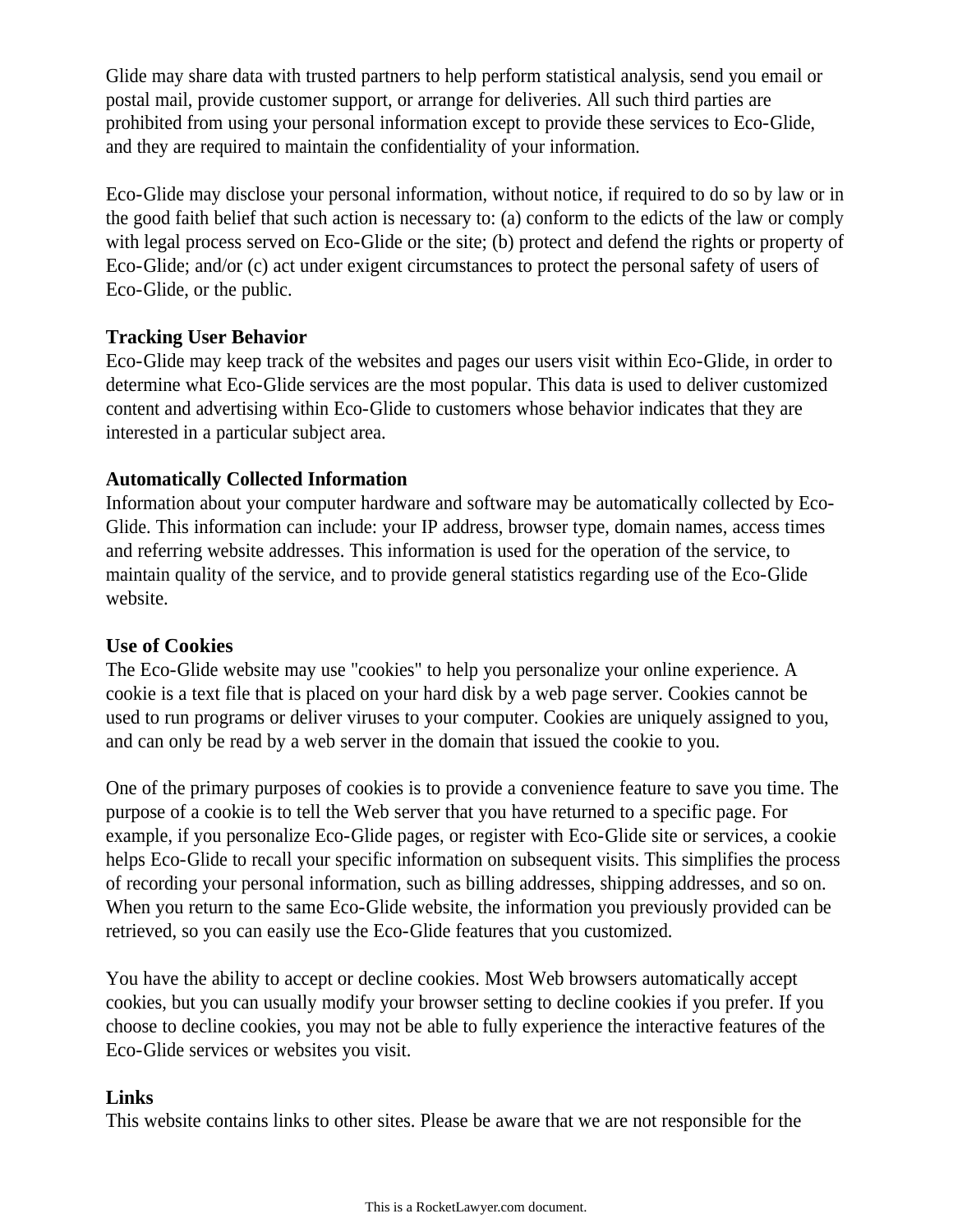content or privacy practices of such other sites. We encourage our users to be aware when they leave our site and to read the privacy statements of any other site that collects personally identifiable information.

# **Security of your Personal Information**

Eco-Glide secures your personal information from unauthorized access, use, or disclosure. Eco-Glide uses the following methods for this purpose:

SSL Protocol

When personal information (such as a credit card number) is transmitted to other websites, it is protected through the use of encryption, such as the Secure Sockets Layer (SSL) protocol.

We strive to take appropriate security measures to protect against unauthorized access to or alteration of your personal information. Unfortunately, no data transmission over the Internet or any wireless network can be guaranteed to be 100% secure. As a result, while we strive to protect your personal information, you acknowledge that: (a) there are security and privacy limitations inherent to the Internet which are beyond our control; and (b) security, integrity, and privacy of any and all information and data exchanged between you and us through this Site cannot be guaranteed.

# **Right to Deletion**

Subject to certain exceptions set out below, on receipt of a verifiable request from you, we will:

- Delete your personal information from our records; and
- Direct any service providers to delete your personal information from their records.

Please note that we may not be able to comply with requests to delete your personal information if it is necessary to:

- Complete the transaction for which the personal information was collected, fulfill the terms of a written warranty or product recall conducted in accordance with federal law, provide a good or service requested by you, or reasonably anticipated within the context of our ongoing business relationship with you, or otherwise perform a contract between you and us;
- Detect security incidents, protect against malicious, deceptive, fraudulent, or illegal activity; or prosecute those responsible for that activity;
- Debug to identify and repair errors that impair existing intended functionality;
- Exercise free speech, ensure the right of another consumer to exercise his or her right of free speech, or exercise another right provided for by law;
- Comply with the California Electronic Communications Privacy Act;
- Engage in public or peer-reviewed scientific, historical, or statistical research in the public interest that adheres to all other applicable ethics and privacy laws, when our deletion of the information is likely to render impossible or seriously impair the achievement of such research, provided we have obtained your informed consent;
- Enable solely internal uses that are reasonably aligned with your expectations based on